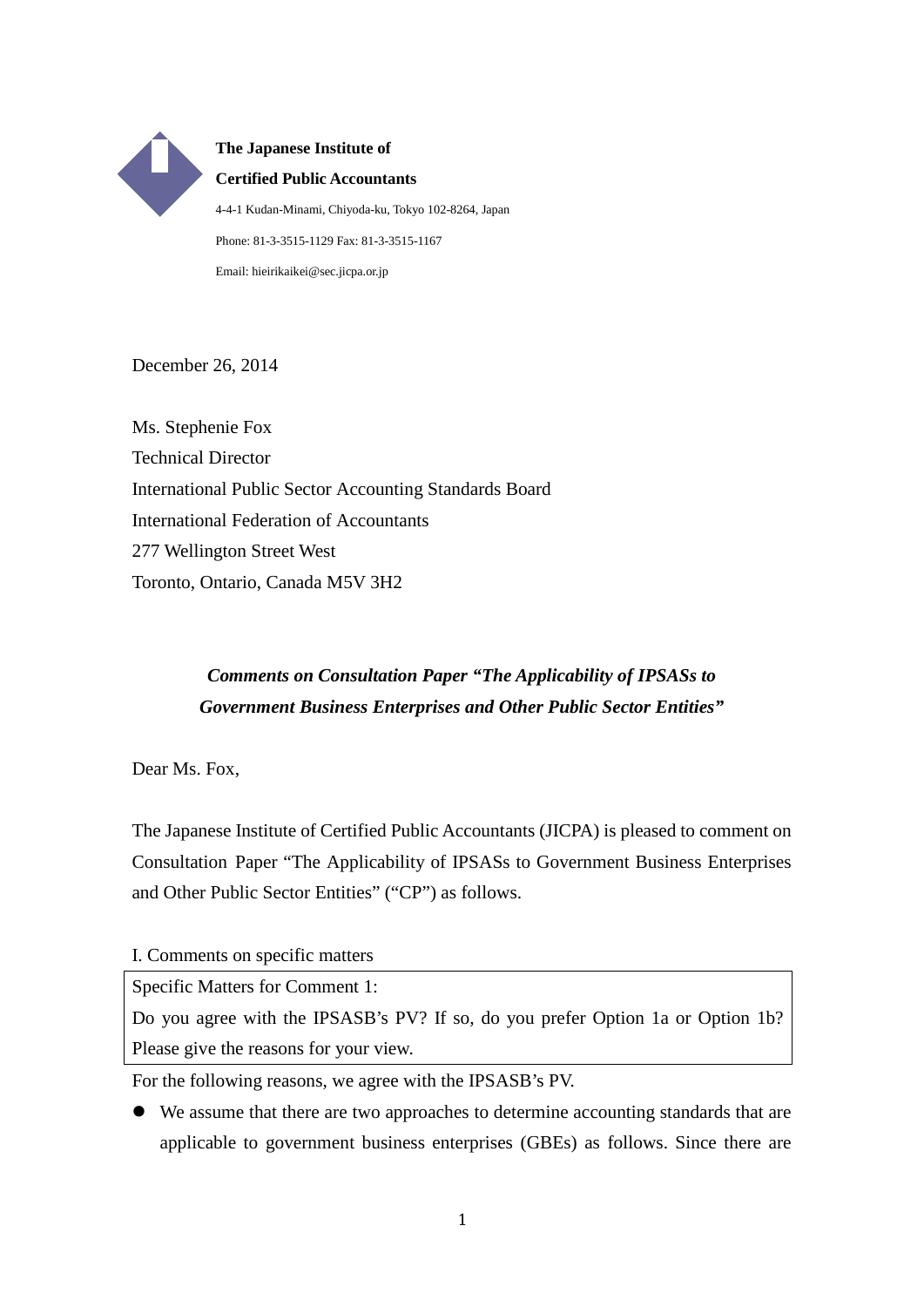various views on the operation and management of GBEs in each jurisdiction, we believe that an objective-oriented approach is appropriate.

 $\triangleright$  Definition approach

Definition approach organizes the characteristics of GBEs and develops the criteria for meeting the characteristics of GBEs and then automatically determines entities satisfying the criteria on the basis of the characteristics of GBEs. This approach is currently adopted in the International Public Sector Accounting Standards (IPSASs).

 $\triangleright$  Objective-oriented approach

Objective-oriented approach considers intention or policies of governments. If a government has objective to manage the profitability of GBEs, it will apply the International Financial Reporting Standards (IFRSs). On the other hand, if its objective is to deliver services to the public, it will apply the IPSASs. We think this approach can enhance option 1a in the CP.

- In order to definitely interpret the scope of GBEs outside the application of the IPSASs, the characteristics of public sector entities should be clearly explained and those which do not meet the characteristics will be defined as the one outside the application of the IPSASs. We believe that this would be consistent with the purpose of the IPSASs.
- Since it is unrealistic for the IPSASB to develop a single definition of GBEs applicable to every jurisdiction, we believe that Approach 1 is appropriate.

For the following reasons, we believe that Option 1a would be desirable.

- We believe it would be helpful for IPSASB to use the current and developing terminology to describe characteristics of public sector entities from the viewpoint of the consistency with other requirements.
- We are concerned that the explanation of characteristics of public sector entities for which IPSASs are intended would be integrated into other guidelines.
- We are also concerned that option 1b can cause some mismatches between the conceptual framework for accounting and the terms used in government financial statistics (GFS).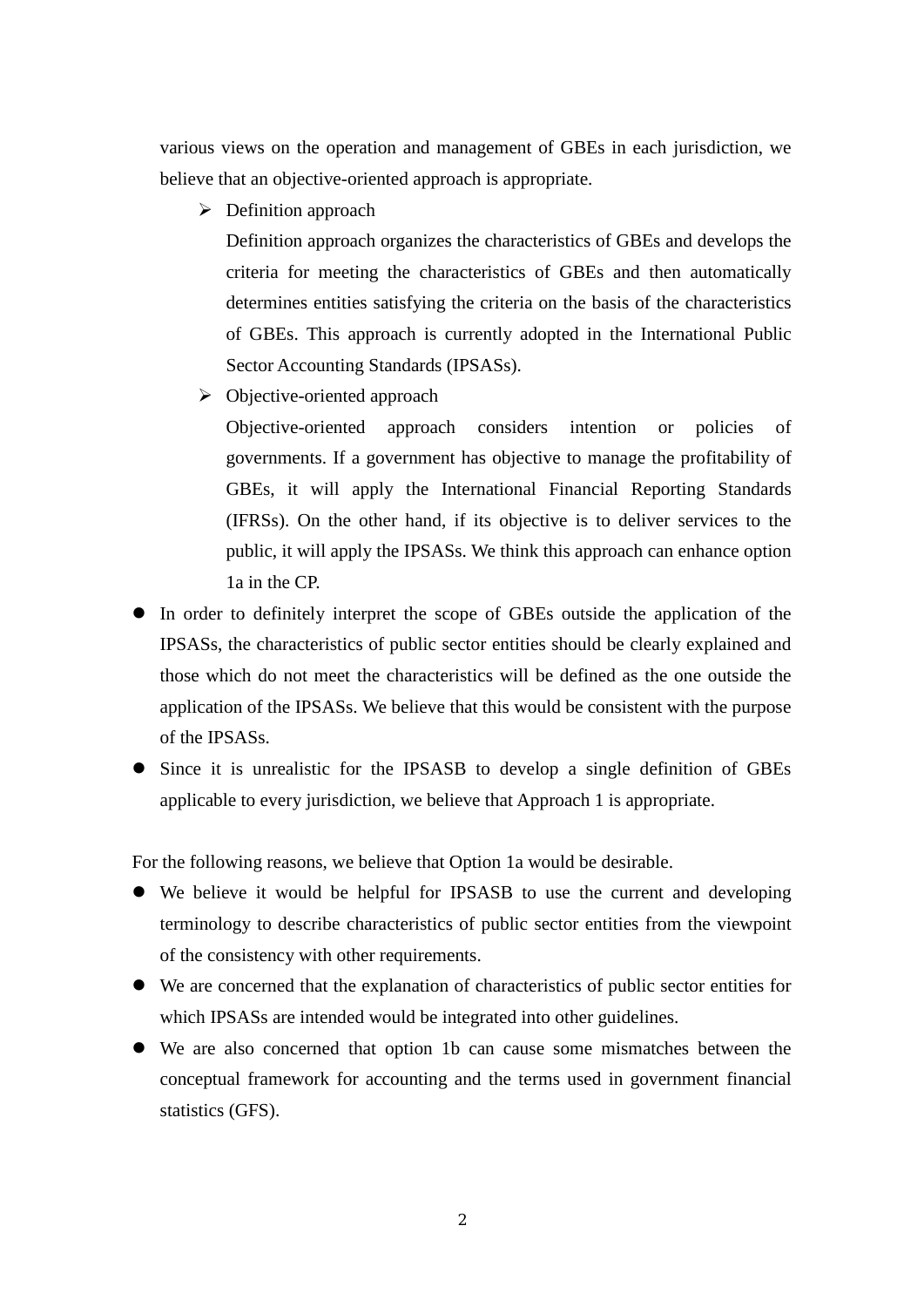Specific Matters for Comment 2:

If you do not agree with the IPSASB's PV, please indicate whether you support Option 2a or Option 2b in Approach 2 or identify an alternative approach. Please give the reasons for your view.

Since we believe that Option 1a would be desirable, we do not have any responses to this question.

II. Proposed descriptions of "Characteristics of Public Sector Entities" in paragraph 6.8

The proposed descriptions of "Characteristics of Public Sector Entities" in paragraph 6.8 may face the following challenges:

- In the context of the descriptions of the characteristics of public sector entities, we may have to note that there are some entities which do not have any responsibilities for delivering services 'directly' to the public in Japan. For example, an entity is responsible for financing the facilities operated by another entity, but does not have any responsibility for delivering services directly to the public. In this case, the entity does not strictly meet the characteristics described in paragraph 6.8, and therefore this may create the problem that the IPSASs would not apply to those entities.
- Paragraph 6.8 describes two requirements for meeting the characteristics. It is unclear whether IPSASs will apply to an entity when it meets both of the characteristics or either would be sufficient. If the first characteristic includes wide descriptions of the delivery of services to the public as the characteristics of entities, we should conclude that IPSASs would apply to entities that satisfy both of the characteristics and IFRSs would apply to any entity among them that have investors with a view to generating profit.
- We believe that the descriptions of differences between public sector and private sector entities should be further considered in order to clarify characteristics of public sector entities.

## III. Other comments